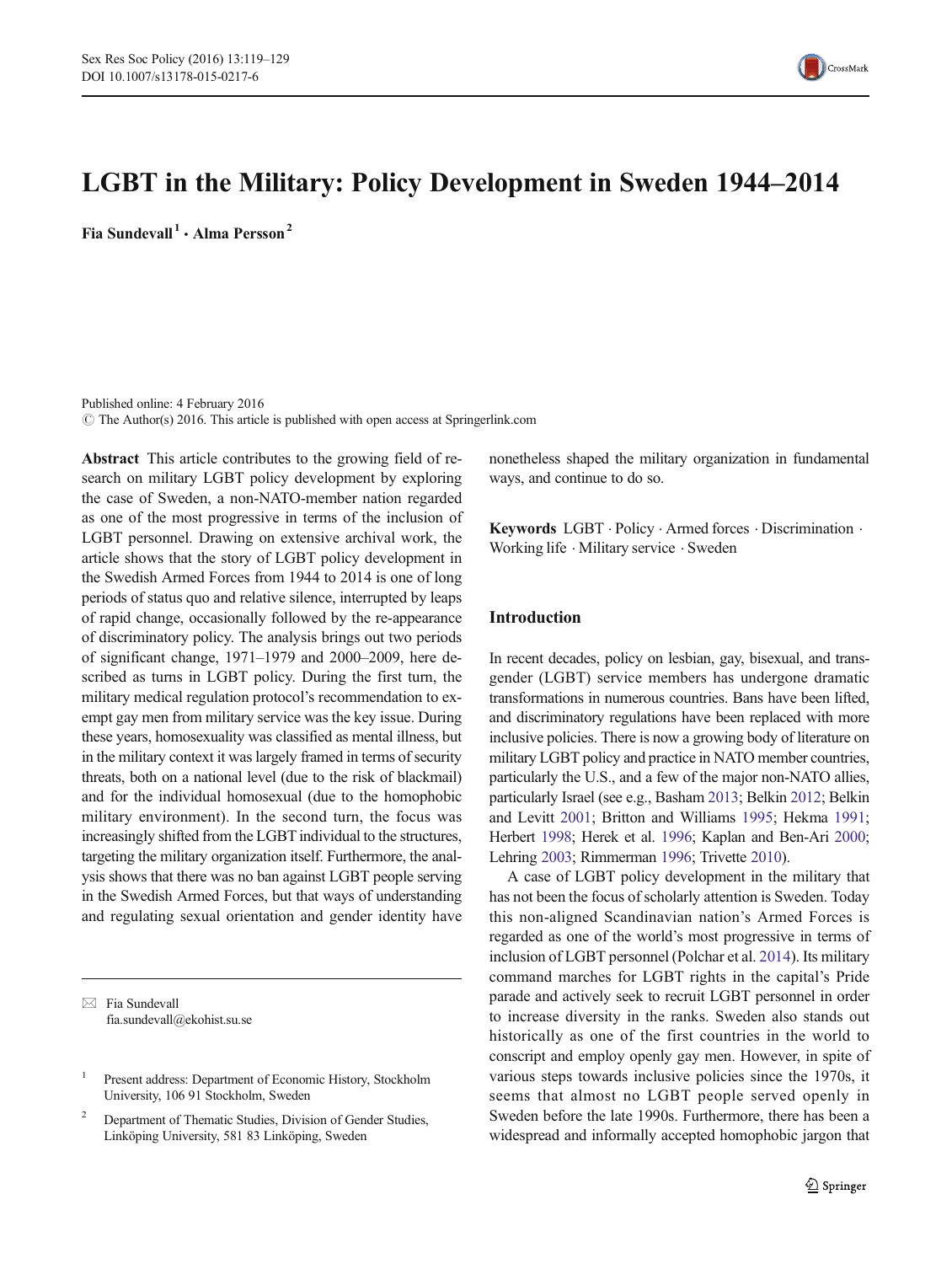is still present (Fahlstedt [2000,](#page-9-0) [2009;](#page-9-0) Forsberg et al. [2003](#page-9-0); Persson [2012](#page-10-0); Sundevall [2014\)](#page-10-0).

This article represents the first scholarly effort to map out and analyze policy development on LGBT personnel in the Swedish Armed Forces (SAF). It shows how LGBT policy has developed in Sweden starting in 1944, when homosexual acts were de-criminalized, and analyzes how sexuality and gender identity has been described and regulated in military policy.

Previous research exploring sexuality in modern Swedish military history is sparse, primarily focusing either on the same-sex prostitution of soldiers in the late 1800s and early 1900s (Parikas [1999a](#page-9-0), [b;](#page-9-0) Sörensen [1998](#page-10-0)), or narratives and/or experiences of discrimination at the turn of the third millennium (Eriksson-Zetterquist et al. [2011;](#page-9-0) Fahlstedt [2000,](#page-9-0) [2009](#page-9-0); Forsberg, et al. [2003;](#page-9-0) Sundevall [2014](#page-10-0)). The only literature to date on policy developments is a U.S. General Accounting Office report from the early 1990s (GAO [1993\)](#page-9-0), which reviewed policy steps regarding homosexuals in the military in 25 nations, including Sweden.

We argue that the relevance of policy, practice, and discourse on LGBT in the military extends far beyond the military context itself. Ideals of gender and sexuality that are produced in the military are crucial for society at large, and should be situated in a broader historical and socio-cultural context of LGBT rights. By looking specifically at the military, we show how the social and legal status of LGBT people in Swedish working life and society has been re-negotiated, but also how tenacious patterns remain and re-appear. In so doing, we challenge a common narrative that portrays LGBT policy development in contemporary history as a linear progress, moving steadily from condemnation and exclusion to acceptance and inclusion.

The structure of the article is as follows: First, the theoretical framework is presented, followed by the methods of analysis, data collection and description of the source material. Next, an introduction to the Swedish case is provided, followed by an overview of LGBT policy developments in the SAF from 1944 to 2014. Subsequently, two phases of change are identified and analyzed. A concluding discussion then summarizes the main findings of the study.

#### Theoretical and Methodological Framework

Our theoretical framework is based on a poststructuralist understanding of gender and sexuality, and the conviction that gender and sexuality are mutually constitutive categories that can never fully be disentangled from one another. Normative ideals of gender are intimately intertwined with norms about sexuality; more specifically, heterosexuality (e.g., Butler [1990;](#page-9-0) Connell [2009](#page-9-0)). In the military context, like many others, it becomes apparent that masculinity is intimately connected to, and co-constructed with, heteronormative ideals.

Gender relations are constructed in everyday social interaction, in tandem with the construction of norms around sexuality. Such a constructivist approach challenges the understanding of gender and sexuality as essential, homogenous, and stable categories. Rather, it analyzes how these categories are made sense of, i.e., how they are explained, negotiated, challenged, and defended in different social settings. In this social process, organizations are crucial as gendered, and gendering, institutions. Sociologists Elin Kvande and Bente Rasmussen [\(1993\)](#page-9-0) describe organizations as the "melting pot or 'transformer' where society's general perceptions and ideas of masculinity and femininity are produced^ (p. 47, our translation from Swedish). We argue that this is the case also for the production of perceptions and ideas of sexuality.

In the study of gender and sexuality in social and labor history, the military provides a privileged empirical setting. Historically, the soldier has served as the "quintessential fig-ure of masculinity" (Dawson [1994](#page-9-0), p. 1). It was in the military that boys, according to the popular saying found in many languages, were made into men. Here, masculinity was (and is) actively and consciously constructed and consolidated, oftentimes in relation and in contrast to notions of femininity, as well as, in late modern history, homosexuality (Bulmer [2011](#page-9-0); Connell [2009;](#page-9-0) Hearn and Parkin [1995](#page-9-0); Herbert [1998;](#page-9-0) Higate [2003](#page-9-0); Kronsell [2012\)](#page-9-0).

During most of the period studied here, the SAF was the largest to second-largest state employer in the nation ([SCB](#page-10-0) [annual series\)](#page-10-0). In addition, because of the conscription system, it was an organization where the great majority of Swedish men were forced to spend a year or more of their early adulthood, learning and performing military labor (cf Zürcher [2013\)](#page-10-0). Restrictions against non-heterosexual service members both reflect and reproduce a heterosexual masculine ideal (Britton and Williams [1995\)](#page-9-0). Thus, the military was, and is, closely connected to constructions, reconstructions and expressions of both masculinity and heteronormativity, and a site for complex interactions of gender, sexuality and power. Participating in armed defence, in many countries, has also been considered a key to full citizenship. As such, the military constitutes a highly politicized arena for LGBT rights and has therefore often been considered an important target for LGBT advocacy demanding equality. Scholarly debate theorizing on gender and sexuality in the military context, however, problematizes the ways in which LGBT rights, as well as women's rights, are used to legitimize the military organization, states' military spending, and western imperialism (e.g., Basham [2013;](#page-9-0) Puar [2007;](#page-10-0) Spade [2013](#page-10-0)).

Inspired by the work of Carol Lee Bacchi [\(1999](#page-8-0), [2009](#page-8-0)), we use policy material to analyze the representation of LGBT in, and in relation to, the SAF. As Bacchi notes, "every policy proposal contains within it an explicit or implicit diagnosis of the 'problem'" [\(1999,](#page-8-0) p. 1). There is a prescriptive element to policy material, in the sense that it provides a solution to a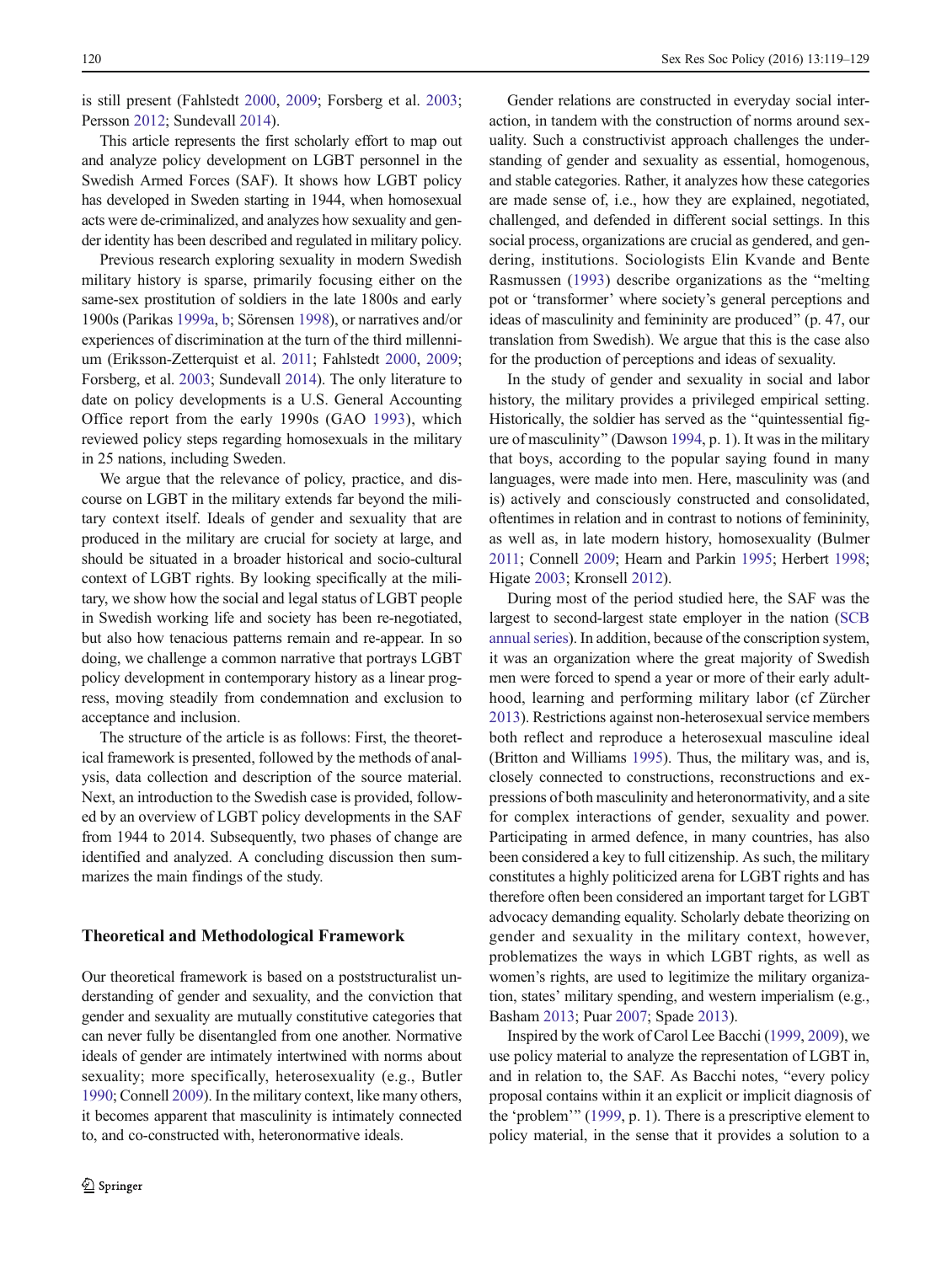phenomenon, thereby defining it as a specific kind of problem (Bacchi [2012\)](#page-8-0). In our historical contextualization of how sexuality and gender transgression has been described and regulated in the Swedish military, we show how representations of "the problems" of LGBT have been formulated, contested and re-articulated over time. We also show that there have been major shifts in representations during the studied time period, but that the process has not been one of stable development from exclusion to inclusion. Rather, we have found what Bacchi [\(2012](#page-8-0)), inspired by Foucault, calls "problematizing moments" (p. 2), i.e., specific times and places at which the understanding of sexuality and gender transgression was reformulated, which we analyze as policy turns.

Throughout the article we use the contemporary term LGBT, while acknowledging that this calls for some consideration. Applying the term LGBT to identities and policies in the past can be considered problematic and ahistorical since it was coined in the latter part of the period in focus. Furthermore, there is a risk that the acronym conceals that debates, policy, and activist work on LGBT rights have primarily attended to the rights of lesbians and, in particular, gays, while bisexuals and transgender people have been marginalized and largely rendered invisible. While we have chosen to adhere to contemporary parlance we strive to make clear when the documents we explore do in fact deal with LGBT or with a particular group, identity, or conduct within this umbrella acronym.

#### Source Material

At the onset of the project, very little had been written about the history of LGBT policy in the Swedish Armed Forces, and there was no compilation or analysis of key documents on the case. Therefore, outlining the developments demanded thorough investigations into a wide range of archives. Large numbers of printed and unprinted documents were thus explored in order to locate significant sources that could, in turn, point us in the direction of key policy documents and the context in which they were written. This included military medical manuals, government bills, parliamentary minutes, archival collections (from military divisions, subdivisions and organizations, as well as parliamentary commissions, public offices, and LGBT advocacy groups) and periodicals (including the official journals of the Armed Forces as well as of the Army, Marine and Air Force respectively, and the members' journals of the Swedish Association of Military Officers and of the Swedish Federation for Sexual Equality). Unless otherwise stated, all quotes from the source material are translated from Swedish by the authors.

In addition to exploring when, how, and why policy changes occurred, and analyzing how matters of LGBT in the military were represented as problems, the source material was used as a means to pinpoint silences and status quo. When exploring the source material, we were not only looking for

what was said, how or when, but also what was left out and/or rendered unproblematized.

## Military Structure and LGBT Public Policy in Sweden

Before turning to our findings, we will provide an introduction to the Swedish case by highlighting some significant aspects of, first, the structure of the Swedish Armed Forces, and, second, some key features of Swedish LGBT public policy developments since the 1940s, with a primary focus on developments concerning anti-discrimination legislation.

#### The Swedish Armed Forces

Since the late 1800s, Sweden's official security policy has emphasized the nation's non-participation in military alliances during peacetime, aiming at neutrality in the event of war. Following the reorganization of the SAF at the turn of the millennium, from an invasion-based defense organization to an increasingly international and mission-based one, its transnational military cooperation has increased and now includes active cooperation with, e.g., NATO on international missions and participation in the EU battlegroup unit (Egnell et al. [2014\)](#page-9-0).

The Supreme Commander, in NATO terminology Chief of Defence, is the authoritative head and central supervisor of the SAF, reporting to the Swedish government which is the highest executive authority of the SAF. The SAF of today is made up of three parts: contract units, standing units, and the Home Guard, all recruited on a volunteer basis. During most of the period covered in this study, however, a substantial part of the SAF personnel were enlisted through the system of conscription of male citizens. Women were thereby indirectly barred from all military—and most of the so-called civil-military—positions (paid as well as unpaid) within the SAF until the 1980s, when they were granted formal access to the same qualifying training as conscripted men, as well as the right to serve in all positions and branches of the SAF. In 2010, the Swedish parliament abolished general male conscription, removing the last remaining formal demarcation between women and men in its personnel recruitment system (Sundevall [2011\)](#page-10-0).

#### LGBT Public Policy Developments in Sweden Since 1944

During the period in focus in this article Sweden, like many other European nations at the time, adopted a number of public policies strengthening LGBT people's rights. In terms of lesbian, gay and bisexuals' rights, a key policy step was taken in 1944 when same-sex sexual relations—or fornication against nature as it had been referred to in Swedish law since 1864were de-criminalized, following a redefinition in public debate of homosexuals as mentally ill rather than sinners (Lennerhed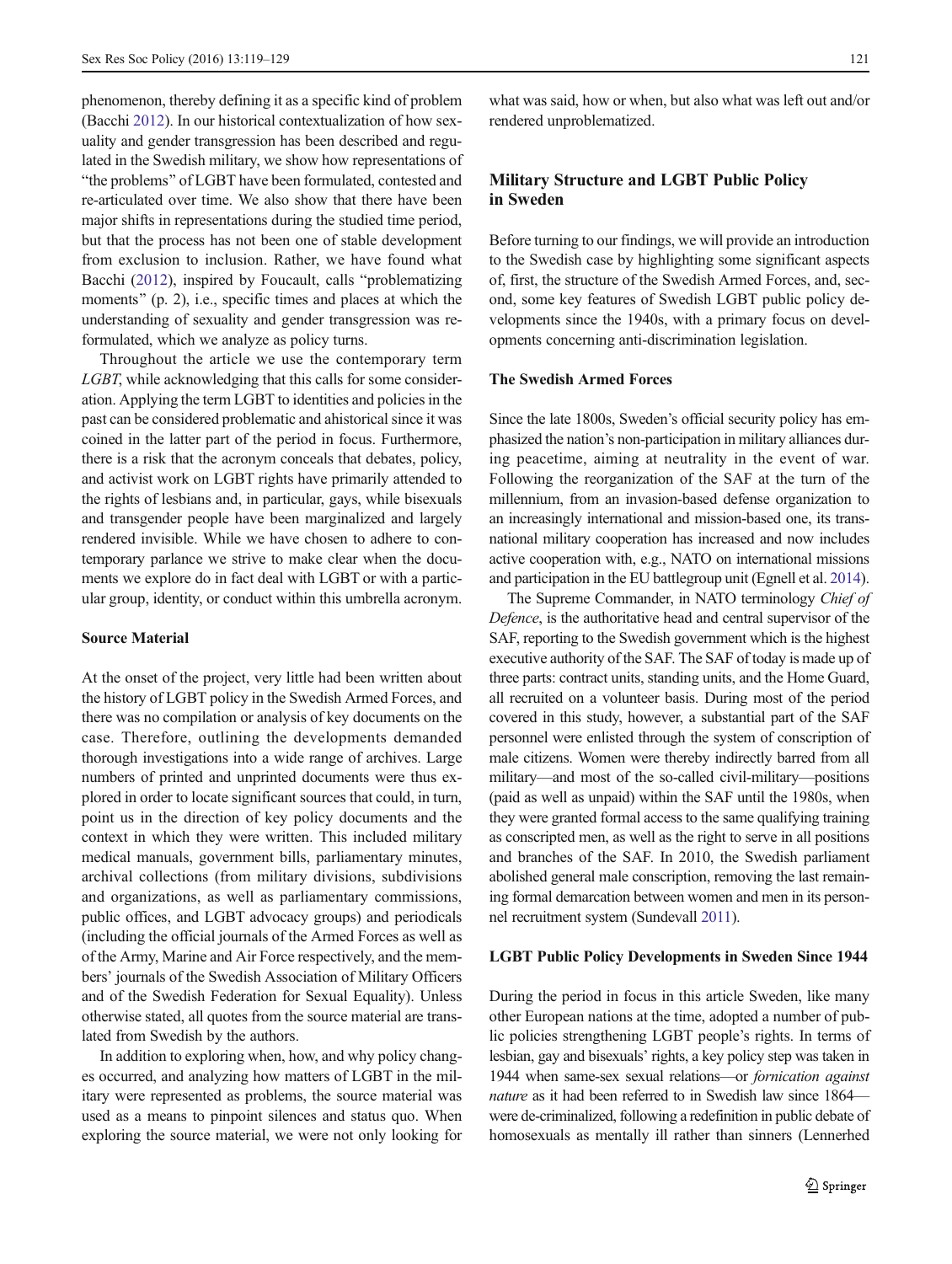[2002](#page-9-0); Rydström [2003\)](#page-10-0). While the de-criminalization put an end to prosecution on the ground of same-sex sexual relations, homosexuality remained the subject of extensive social stigma, with homophobia growing in the 1950s (Lennerhed [1994](#page-9-0); Rydström [2007](#page-10-0), [2012\)](#page-10-0).

Entering the 1970s, the nation's largest and most influential gay and lesbian rights activist organization, the RFSL (the Swedish Federation for Sexual Equality)—founded in 1950 was politicized and intensified its struggle against discrimination. As a direct result of efforts by the RFSL, a large majority of the members of parliament agreed in 1973 on a principal statement declaring that "from society's point of view, a relationship between two persons of the same sex is a fully acceptable form of living together^ (LU [1973](#page-10-0):30, translation by Rydström [2007,](#page-10-0) p. 206). In the fall of 1979, 25 years after the de-criminalization, homosexuality was de-medicalized when it was removed from the Swedish Classification of Diseases (Socialstyrelsen [1979\)](#page-10-0). Meanwhile, a commission had been appointed by the government to "propose measures which are needed in order to remove any remaining discrimination of homosexuals^ as well as "compile and give an account of available scientific documen-tation about homosexuality" (SOU [1984:](#page-10-0)63, p 29, translation by Rydström [2007,](#page-10-0) p. 207). The proposals of the commission would a few years later result in the addition of "homosexual orientation" to the grounds of discrimination prohibited in the Swedish penal code (SFS [1987](#page-10-0):610), as well as a new act on unmarried cohabitees, giving cohabitees in same-sex and opposite-sex partnership the same legal status (Rydström [2004](#page-10-0)). In the late 1990s, parliament further strengthened and supplemented previous anti-discrimination acts. In tandem, a new public office—the Ombudsman against Discrimination on the Basis of Sexual Orientation (officially abbreviated "HomO", pun intended)–was established in order to monitor and promote compliance with the newly approved Anti-Discrimination Act (Rydström [2000](#page-10-0)).

During this period, transgender rights were to a large extent marginalized. While Sweden became the first nation in the world to allow the legal change of gender identity in 1972, it took another three decades before transgender rights began to climb the parliamentary agenda and the RFSL engaged in the struggle (Rydström [2004\)](#page-10-0). In 2008, "transgender identity and expressions" was added to the new Anti-Discrimination Act, which took effect the following year, and in 2013 the requirement for sterilization in order for a person to change their legal gender was abolished after years of activist work (Parliament [2013\)](#page-10-0).

#### LGBT and the Swedish Military: An Overview

Beginning with the de-criminalization of same-sex sexual relations in 1944 and concluding with the Supreme Commander

and the Minister of Defense marching together for LGBT rights in the Pride parade in the nation's capital 70 years later, Table [1](#page-4-0) summarizes internal and external policy developments relating to the exclusion and inclusion of LGBT people in the SAF. It includes policy steps of formal and legislative, as well as symbolic, character.

As Table [1](#page-4-0) shows, policy on LGBT SAF personnel underwent radical transformations in the late twentieth and early twenty-first centuries. However, as the table highlights, this was not a process of liberal linear progression, moving steadily from exclusion and discrimination to inclusion and diversity. Rather, we argue that key policy changes took place during two quite distinct time periods, 1971–1979 and 2001–2009, described in the following as policy turns. These policy turns are analytical constructs, characterized by an increased intensity in policymaking activity. During both of them, the established ways of representing homosexuality as a problem were dislocated and re-negotiated in significant ways.

#### The First Turn in SAF LGBT Policy (1971–1979)

A significant finding is that in Sweden, unlike many other nations (see e.g., Gade et al. [1996\)](#page-9-0), there was no ban on LGBT personnel in its Armed Forces. There was, however, a military guideline that partly worked to that effect, as well as formal and informal policies excluding LGBT service members from certain positions. The main issue at stake during the first turn in SAF policy on LGBT personnel was the assessment criteria for suitability to serve in the military. With very few exceptions, the debate during this period concerned gay men, while lesbians and transgender people (be they lesbian, gay, bisexual or heterosexual) were largely left out of the policymaking agenda.

The greatest challenges during this period were posed by the RFSL. Beginning in 1971, the RFSL called into question a number of SAF matters, including an alleged statement by the Supreme Commander disapproving of homosexuals in commanding positions (RFSL [1972a](#page-10-0)) and the depiction of homosexuals as potential spies in a booklet produced by the police, Security Services and the Armed Forces in a joint action (Säkerhetsupplysning [1971;](#page-10-0) RFSL [1972b\)](#page-10-0). Its main target, however, was the normative and discriminatory guidelines of the Military Medical Regulation Protocol (MMRP), the only policy document at the time regulating LGBT in the SAF.

Until the late 1980s, the MMRP–produced by the Defense Medical Administration Services (Försvarets sjukvårdsstyrelse, FSS)–was the core document for the assessment of conscripts' physical and mental health and their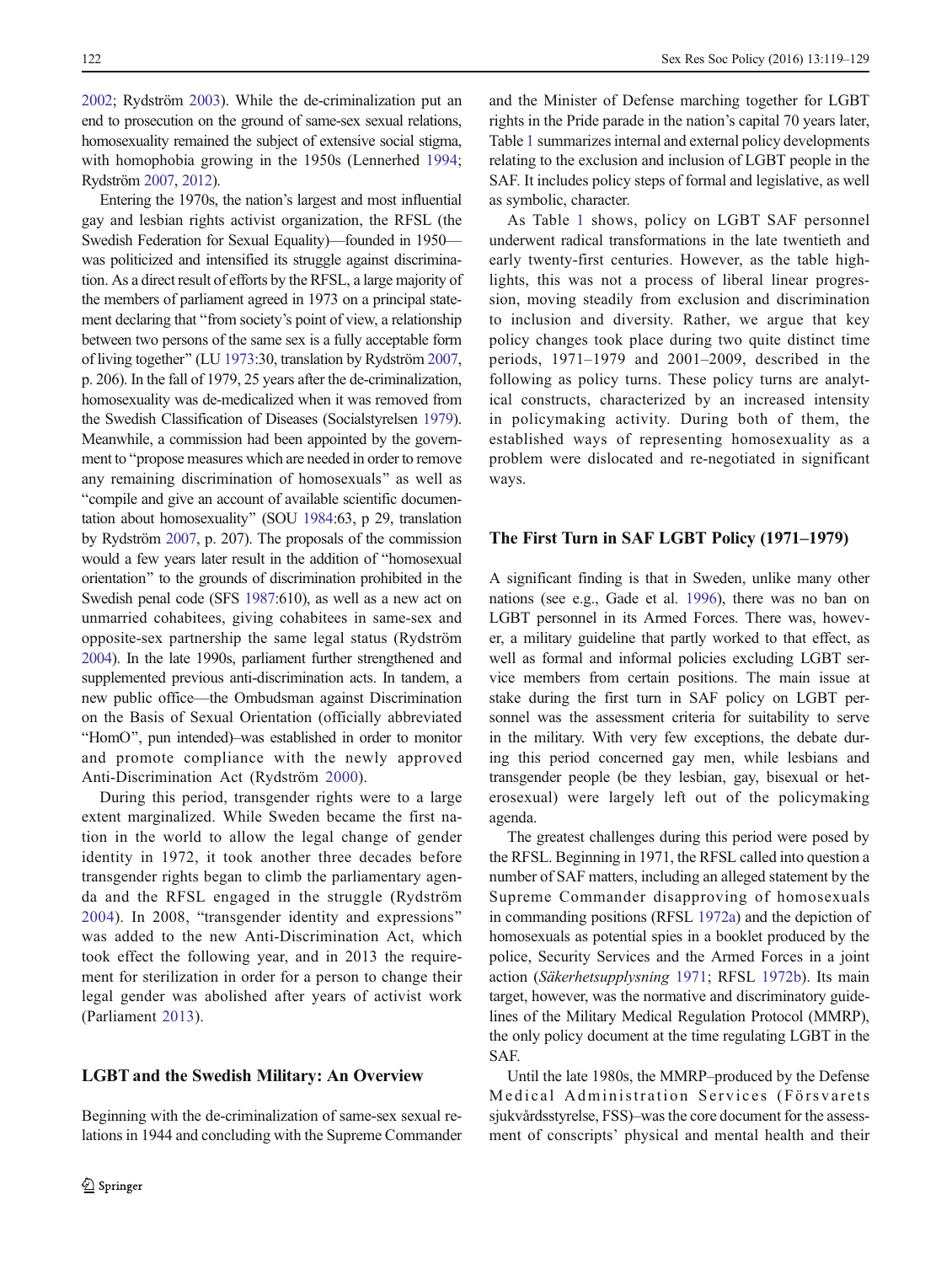# <span id="page-4-0"></span>Table 1 LGBT and the Swedish military: an overview of policy developments 1944–2014

# **Developments within the SAF External developments**

| 1969  | First mention of "Sexual anomalies" in<br>Military Medical Regulation Protocol (MMRP),                                                           | Homosexual acts de-criminalized.                                                                                                                                       | 1944 |
|-------|--------------------------------------------------------------------------------------------------------------------------------------------------|------------------------------------------------------------------------------------------------------------------------------------------------------------------------|------|
|       | warranting exemption.                                                                                                                            | The Swedish Federation for Sexual<br>Equality (RFSL) is founded.                                                                                                       | 1950 |
|       | 1976 Exemption no longer the MMRP's sole<br>recommendation regarding homosexuals.                                                                | RFSL investigates exemption of                                                                                                                                         | 1971 |
| 1979  | The Supreme Commander's first written                                                                                                            | homosexual men from military service.                                                                                                                                  |      |
|       | statement on homosexuality.                                                                                                                      | Legal change of gender identity allowed.                                                                                                                               | 1972 |
|       | 1980 Homosexuality removed from MMRP.                                                                                                            | Public complaints filed against SAF for                                                                                                                                | 1972 |
|       | 1980 Exemption no longer MMRP's sole<br>recommendation for transsexual conscripts.                                                               | depiction of homosexuals as potential spies<br>and discriminatory statements about homo-<br>sexual service members. Both cases rejected<br>by Parliamentary Ombudsman. |      |
| 1981  | Homosexuality reintroduced in the MMRP.                                                                                                          | RFSL pursue a test case of an exempted                                                                                                                                 | 1974 |
|       | 1985 The Supreme Commander's second written<br>statement on homosexuality in the SAF: repeats                                                    | gay man.                                                                                                                                                               |      |
|       | the main arguments from the 1979 statement.                                                                                                      | Government commission appointed to<br>inquire into formal and social conditions for                                                                                    | 1978 |
| 1989  | Homosexuality left out of the revised MMRP.                                                                                                      | homosexuals in society, including the SAF.                                                                                                                             |      |
|       | 1996 SAF repeats the Supreme Commander's<br>position on homosexuality of 1979 and 1985.                                                          | Homosexuality de-medicalized.                                                                                                                                          | 1979 |
|       | 2000 Student thesis at the Swedish Defense<br>College highlights discrimination of homo-<br>sexual personnel in the SAF.                         | Government commission asserts homo-<br>sexuals are not to be discriminated against<br>in the military, and that homosexuality must<br>be removed from the MMRP.        | 1984 |
| 2001  | The military attaché policy revised to include<br>non-heterosexual candidates.                                                                   | "Homosexual orientation" added to grounds<br>of discrimination prohibited in the penal code<br>(effective 1987).                                                       | 1986 |
| 2001  | HoF, the SAF LGBT Association, founded.                                                                                                          | Government commission finds that homo-                                                                                                                                 | 1986 |
| 2001  | SAF, the police and the Church of Sweden join<br>forces in a European Union project against discrimi -<br>nation of LGBs in their organizations. | sexuality has not yet been removed from the<br>MMRP, urges for removal.                                                                                                |      |
| 2002  | The Supreme Commander endorses HoF,<br>declares personal commitment to working against                                                           | Legal prohibition of discrimination based<br>on "sexual orientation" in the workplace.                                                                                 | 1999 |
|       | discrimination of homosexual staff members.                                                                                                      | The government urges the SAF to work<br>against homophobia.                                                                                                            | 2000 |
| 2005  | SAF officially participates in the capital's Pride festival.                                                                                     |                                                                                                                                                                        |      |
|       | 2005 SAF joins a network ("Fritt fram"), for diversity, sexual<br>orientation and work environment.                                              | "Sexual orientation" added to the grounds of<br>hate speech prohibited by the constitution.                                                                            | 2002 |
|       | presents first LGBT action plan.                                                                                                                 | Government urges SAF, the Swedish<br>Defense College, and the National<br>Service Administration to jointly prevent                                                    | 2004 |
| 2008  | SAF uniform policy revised to allow service                                                                                                      | discrimination in the military.                                                                                                                                        |      |
|       | members to wear uniforms in the Pride parade.                                                                                                    | Transgender identity and expressions are                                                                                                                               | 2008 |
| 2008  | SAF appoints an administrator with LGBT remit.                                                                                                   | added to the new Anti-Discrimination Act<br>(effective 2009).                                                                                                          |      |
| 2009  | SAF's Policy for Equality (2009–2011) takes effect.                                                                                              | Prohibition of discrimination based                                                                                                                                    | 2011 |
| 2012  | SAF's Policy for Equality (2012-2014) takes effect.                                                                                              | on sexual orientation is added to the<br>Swedish constitution.                                                                                                         |      |
| 2014. | SAF produces first report on improving the situation<br>for LGBT personnel.                                                                      |                                                                                                                                                                        |      |

**2014** The Supreme Commander and the Minister of Defense appear together in the Stockholm Pride parade.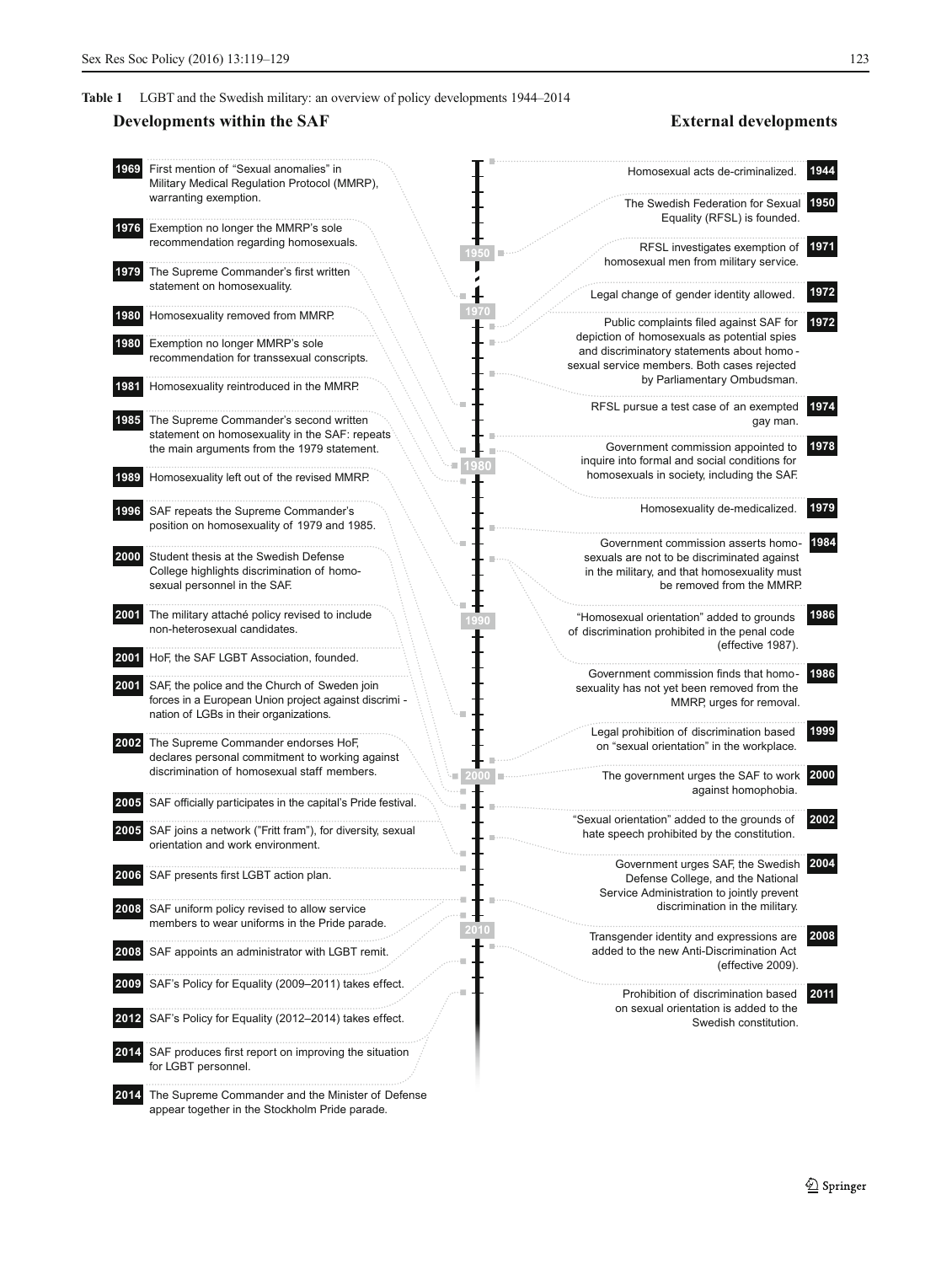suitability for military service. From 1969, when a new and considerably more detailed version was introduced, until 1976, the MMRP advised that conscripts diagnosed with homosexuality, transsexuality or other "sexual anomalies" (1978, p. 225) should be exempted from service or considered for service solely in a non-military (civilian) subdivision of the defense organization. In practice, the guidelines were not always strictly enforced (RFSL [1972c](#page-10-0); SOU [1984](#page-10-0):63), and there are reports from both within and outside of the SAF of homosexual and transgendered service members serving more or less openly (see e.g., Hälso- och sjukvård vid Försvaret [1970](#page-9-0)–1975; Kottenhoff [1971;](#page-9-0) Nygren [1969](#page-9-0)). However, there are strong indications that these cases were exceptions and that the most common practice was to exempt conscripts diagnosed with sexual anomalies (RFSL [1972c](#page-10-0); VKS [1974](#page-10-0)). In addition to serving as a guide in the process of assessing conscripts, we argue that the MMRP was important in a wider symbolic sense, reproducing and legitimizing the SAF's institutionalized heteronormativity.

As a result of RFSL's work, including successfully pursuing a case of principle against the National Service Administration in 1974 when a gay man was exempted from military service against his will (RFSL [1974;](#page-10-0) FSS [1974\)](#page-9-0), the MMRP's recommendations on so called sexual anomalies were revised, first in 1976 and then again in 1980. The 1976 revision entailed that homosexuals as well as transsexuals could be considered for service in various military divisions, although transsexualism was considered a somewhat greater obstacle than homosexuality. The 1980 revision, in turn, removed homosexuality from the MMRP with reference to its removal from the Swedish Classification of Diseases in the previous fall (FSS [1980\)](#page-9-0). Meanwhile, the new MMRP [\(1980\)](#page-9-0) recommendation on transsexuality gave the examining physician the option to rule that the transsexuality was nonsignificant for the conscript's ability to serve.

In 1979, the Supreme Commander issued the first official statement on homosexuality in the SAF (ÖB [1979\)](#page-9-0). In the statement, he described a general view on homosexuals in society at large, and the particular working environment of the military. The responsibility of managing both of these aspects was assigned to the homosexual individual:

What is crucial is the individual's capacity to deal with (that is, accept, control and find an outlet for) his sexuality. For a mature individual for whom, for example, homosexuality or other so-called deviant behavior is an accepted and controlled part of his personality, this behavior is no grounds for special treatment in the Armed Forces.  $(p. 1)$ 

Accepting rather than hiding one's sexuality was considered particularly important for officers in senior positions, since an officer wishing to conceal his homosexuality was considered a potential security threat due to risks of blackmail. In line with the general debate, this statement only applied to homosexual men. At this time, bisexuality was never discussed, and neither were issues concerning gender identity. Lesbians were not addressed at all, since women were not yet allowed to serve as conscripts or officers.

The Supreme Commander's first policy statement marks the end of the first turn in SAF LGBT policy, a period in which homosexuality in the military had been challenged and renegotiated in important ways. The process of abolishing the discriminatory practices in the SAF represented by the MMRP came with an epilogue, including a twist. Referring to the need for documentation, the Defense Medical Administration Services reintroduced homosexuality into the MMRP in 1981, effective immediately (FSS [1981\)](#page-9-0). Following complaints from the RFSL, the FSS then announced that it would once again remove the diagnosis when it issued the next MMRP (FSS [1983](#page-9-0)). However, that edition was delayed until 1989 (FMK [1989](#page-9-0). See also SOU [1984:](#page-10-0)63, [1986:](#page-10-0)43). This means that, formally speaking, homosexuality remained a diagnosis within the SAF, and could be used to exclude gay men from military education, training and work, for another 10 years after the classification was removed from the Swedish Classification of Diseases.

During this first turn in LGBT policy development in the SAF, the arguments used to legitimize the exclusion of homosexual men, enabled primarily through the MMRP, revolved around notions of security and threat in different ways. Three partly overlapping ways of representing homosexuality as a problem emerge from the analysis.

The first was based on the idea of the gay man as a potential threat to national security. It coincided with the perceived threat from foreign nations and the fear that they would gain access to classified military information. As in many other nations at the time (e.g., Lewis [2001\)](#page-9-0), gay military personnel in general, and gay commanding officers in particular, were perceived as high-risk targets of blackmail attempts (e.g., Säkerhetsupplysning [1971\)](#page-10-0). Based on such arguments, an openly gay soldier or officer would not have been considered a threat to national security since the risk was connected to a person's wish to conceal his homosexuality. Such considerations were, however, not addressed.

The second way of representing homosexuality as a problem was framed as a matter of security; not for the nation but rather for the gay man himself. It was expressed as a concern for the individual gay soldier's mental and physical health, related to anticipated exposure to harassment from other conscripts, and/ or difficulties adjusting to the group. While disclosing one's non-heterosexuality was implied to reduce the risk of blackmail, it was nevertheless considered to make the individual a potential target of harassment. It could, therefore, in the words of the Defense Medical Administration Services (FSS [1974\)](#page-9-0), be "inhumane"  $(p. 2)$  to draft homosexuals. The particular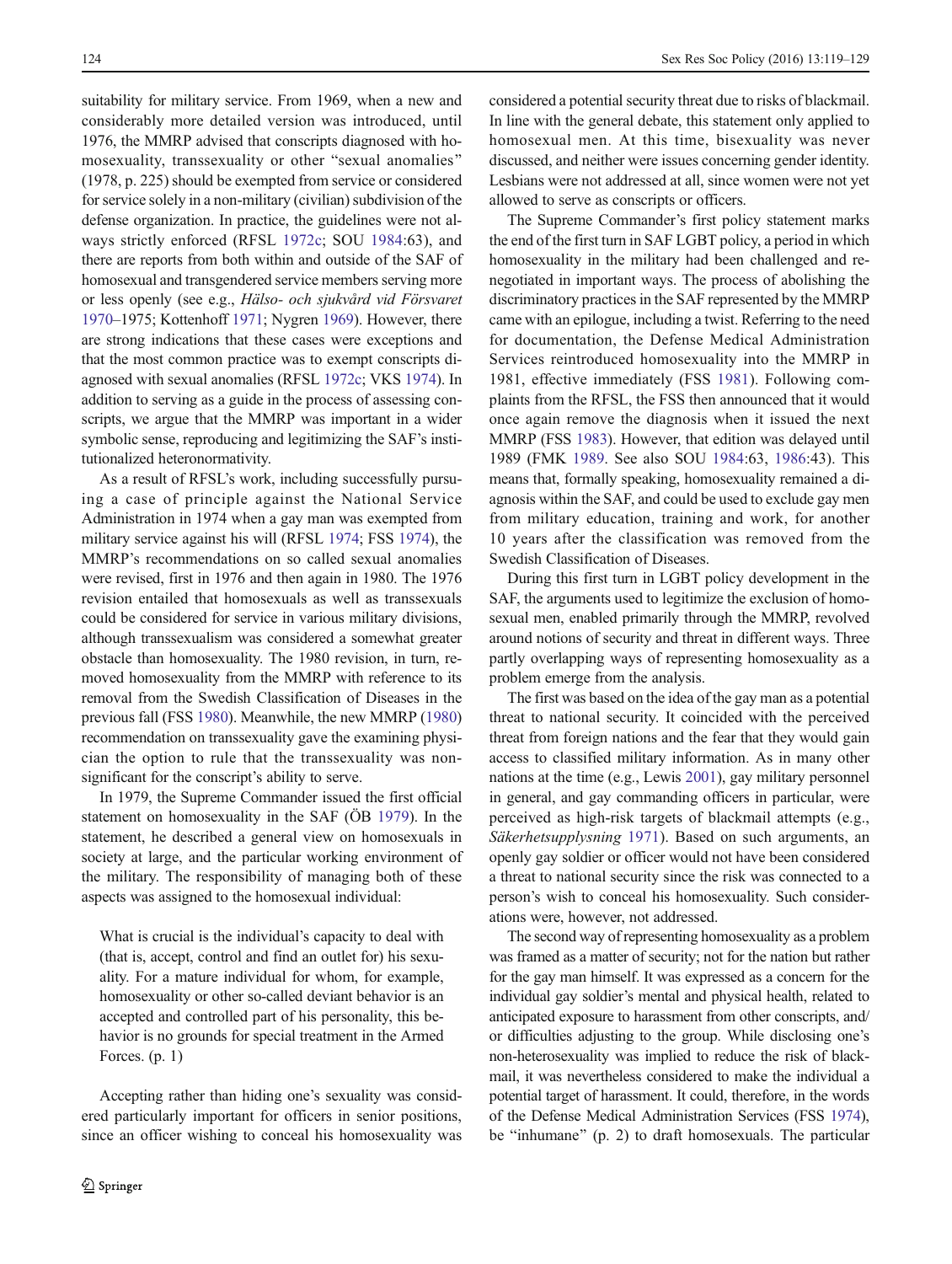and "extremely masculine" (VKV [1971](#page-10-0)) military work environment was pinpointed as an essential part of the problem, creating personal difficulties and "unnecessary tragedies" (Ibid) for the gay soldier.

The third way of representing homosexuality as a problem was less explicit than the former two. It circled around a perceived need to protect other, assumed to be heterosexual, conscripts—particularly the gay conscript's potential subordi-nates and/or "less independent peers" (FSS [1974,](#page-9-0) p. 2)—from homosexual colleagues. These kinds of arguments drew upon a stereotypization of gay men as sexual predators, and the prevailing notion that homosexuality might spread through seduction. As noted by Rydström [\(2007\)](#page-10-0), the seduction theory was highly influential in Swedish politics on homosexuality in the mid-1900s, and continued to influence legislation until the end of the 1970s.

Although the SAF identified various aspects of the military environment and culture as the cause of problems for gay conscripts, it primarily placed the responsibility for dealing with these problems outside the military and rather on society and the individual gay conscript. Hence, the alternative of the SAF working to create a more inclusive work environment was largely left unattended to. Nevertheless, some steps towards changing attitudes within the ranks were taken by the SAF in 1979. These initiatives were focused on "creating understanding of and tolerance for (different) forms of deviancies" (ÖB [1979,](#page-9-0) p. 2), hence reconstructing homosexuals as the (sexual) other while leaving the heteronormative foundations of the SAF unchallenged.

#### The Second Turn in SAF LGBT Policy (2001–2009)

The first turn ended with the Supreme Commander's first written statement on homosexuality in 1979, and the removal of homosexuality from the MMRP. From that point, not much happened in terms of SAF LGBT policy for more than two decades. During the 1980s and 1990s, new written statements were issued, repeating the content of the 1979 policy (ÖB [1985;](#page-9-0) SAF [1996](#page-10-0)). During these years, very few LGBT people seem to have served openly in the SAF (although some were indeed serving), and there was a relative silence on questions regarding sexual orientation as well as gender identity.

After a long period of status quo, a new phase of SAF LGBT policy development began as the SAF responded to external and internal pressure to address formal and informal discrimination within the ranks. Like the first turn in SAF LGBT policy, the second one was closely connected to the development of LGBT rights in society at large. Once things started moving, the change was rapid. Entering the second turn, formal inclusion once again became a matter of negotiation when a discriminatory SAF policy on the recruitment and selection of military attachés, which limited

the position to married heterosexual men, was brought to the attention of the Parliamentary Ombudsman in 2001 (HomO [2001](#page-9-0)). Following a joint action of the Parliamentary Ombudsman offices on Gender Equality (JämO) and against Discrimination on the Basis of Sexual Orientation (HomO), the SAF altered the policy (Ibid), hence doing away with the last remnant of formal discriminatory policy against lesbian, gay, and bisexual personnel in the SAF. From this point on, formal discriminatory policy was no longer at stake and the focus shifted to other aspects of discrimination and new representations of homosexuality as a problem.

In parallel with the military attaché case, the situation for homosexuals in the Armed Forces was also addressed from various other parties. In 2001, the (Social-Democratic) government urged the SAF to actively work against harassment caused by homophobia (Fö  $2000$ ), and to "put the issue of homosexuals on the agenda and discuss it more openly" (Gov. [2001](#page-9-0), p. 60). Around the same time, the first academic study on the discrimination of homosexuals within the SAF (Fahlstedt [2000\)](#page-9-0) caught the attention of journalists and members of parliament (e.g., Berg [2000](#page-9-0); Hermansson [2001;](#page-9-0) Motion [2001](#page-9-0)/02:Fö266; Poohl and Ekman [2001;](#page-10-0) Sydsvenskan [2000](#page-10-0)).

The study, conducted by Captain Krister Fahlstedt [\(2000](#page-9-0)) while enrolled in the National Defense College's officer's program, highlighted homosexual personnel's experiences of discrimination, and stressed the need for the SAF to address the problems. In the fall of 2001, Fahlstedt, himself an openly gay man, turned to the op-ed pages of the SAF's personnel magazine, calling for the SAF to break the silence on homosexuals in the forces, and for LGBT personnel to come together in an association (Fahlstedt [2001\)](#page-9-0). Before the end of the year an LGBT Association had been formed within the SAF, and shortly thereafter the Supreme Commander called for a press conference to express his support for the association and declare the need for the SAF to work more actively to combat harassment and prejudice within the ranks (SAF [2002](#page-10-0)).

The problem of discriminatory practices against homosexuals in the SAF was framed by Supreme Commander Hederstedt in a way similar to how the Supreme Commander described it in 1979: as a reflection of social prejudice against the group, and hence not an SAF problem per se. But while his predecessor had primarily placed responsibility for managing the problems on society as well as the individual homosexual, Hederstedt underlined the need for a structural approach rather than an individual one. "We must take our responsibility as an employer and bring about a change of attitude", he declared, and committed to getting personally involved should any case of sexual orientation discrimination or harassment within the SAF come to his attention (SAF [2002,](#page-10-0) p. 1).

All these transformations—the military attaché policy, the government's instructions to actively work against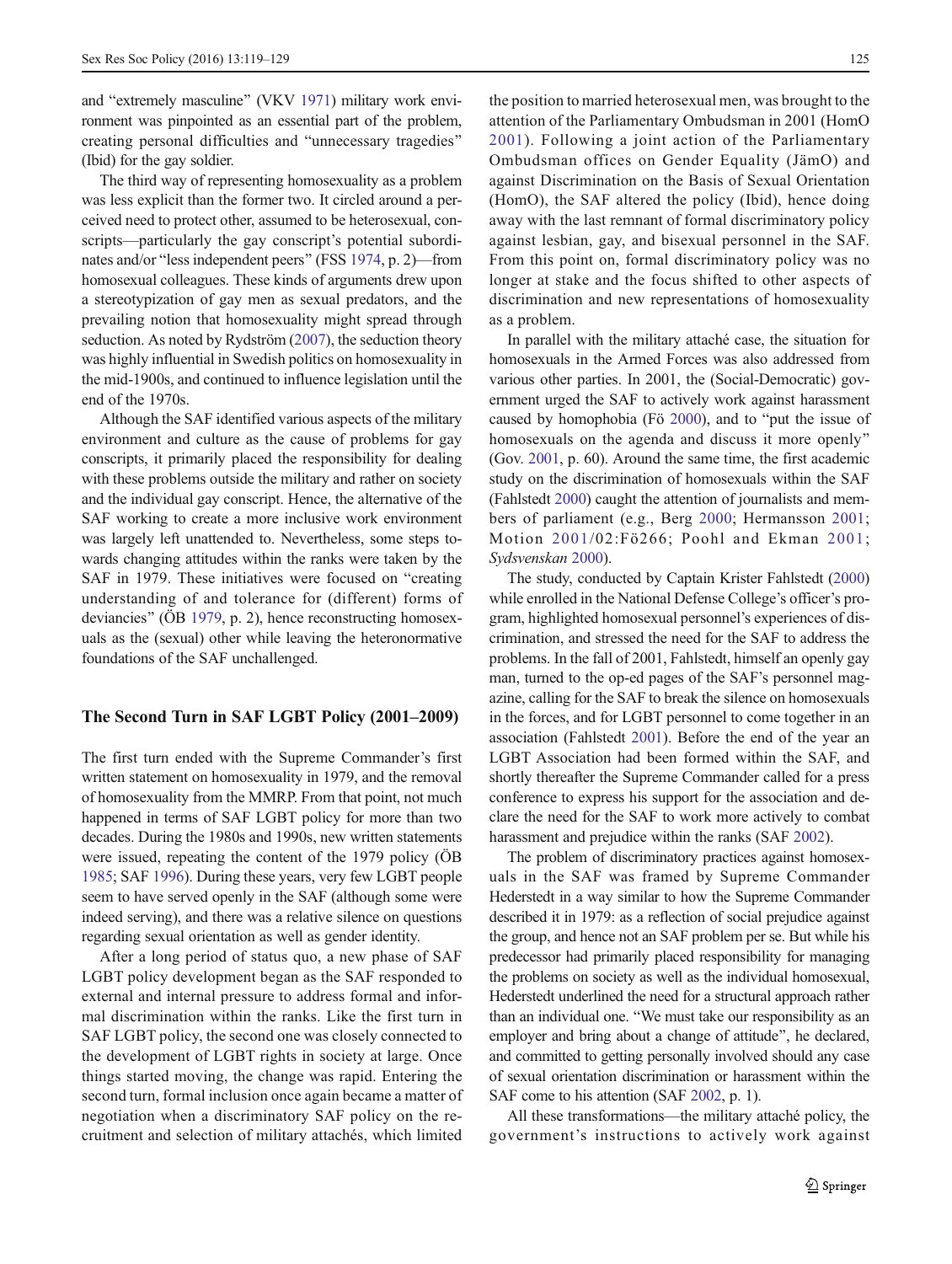homophobia, Fahlstedt's essay, the formation of the LGBT Association and the Supreme Commander's public declaration of his support for LGBT rights in the SAF—all took place within the course of 1 year. After this, a number of measures were taken by the SAF in close cooperation with its LGBT Association to investigate and tackle homophobia, increase visibility, and promote diversity within the ranks. This included, but was not limited to, a joint action with the Church of Sweden and the national police force—organizations which also had a reputation of being a hostile working environment for anyone diverging from a certain male heterosexual standard—to address and combat homophobia in their workplaces by means of education, information, and research (Bildt [2004](#page-9-0); Fahlstedt [2009;](#page-9-0) Forsberg et al. [2003;](#page-9-0) Normgiving diversity [2004\)](#page-9-0). From 2005 on, the SAF also took active part in the capital's yearly Pride festival (Sjödén [2005\)](#page-10-0), and in 2008 it appointed an LGBT advisor—the first ever in a military organization, according to the SAF itself ([2008a\)](#page-10-0)—to coordinate and monitor the SAF LGBT inclusion initiatives.

Whereas words were followed up by actions regarding lesbian, gay and bisexual personnel, transgender personnel were still largely rendered invisible. This slowly started changing towards the end of the second turn, mirroring then-current policy debates in society at large and the parliament's passing of a new Discrimination Act (SFS [2008:](#page-10-0)567), which for the first time prohibited discrimination based on transgender identity or expression.

The SAF's new self-perception as an agent of change was not limited to the organization itself. As one of the largest state employers, also training large numbers of conscripts every year, the SAF considered itself to have "an important norma-tive role in society" (SAF [2009](#page-10-0) p. 4). The revision of the uniform policy, which enabled personnel to wear their uniforms when attending Pride parades, included a similar argument and extended this responsibility beyond the Swedish context. Through the increased focus on international peacekeeping missions, notions of justice and democracy in a wider sense were included. In a 2008 SAF press release on a revision of uniform policy, it was stated that this would help Sweden and its Armed Forces to "take the lead internationally [....] and act as a forerunner nation in LGBT matters^ [\(2008b,](#page-10-0) p. 1). This rationale should be understood in relation to the Swedish national self-image as an international forerunner in human rights' advocacy (see e.g., Ministry of Foreign Affairs [2013](#page-9-0)). As the defender of the nation and crucial actor in Sweden's international peacekeeping operations, the Armed Forces thus assumed a key role in the symbolic demonstration of this self-image.

Following the enactment of the Discrimination Act, the SAF revised its policy document on equality ([2009\)](#page-10-0) to address "transgender identity or expression" and "sexual orientation" along with the other five grounds of discrimination (gender, ethnicity, disability, religious or other belief, and age) included in the new act. The policy targeted structural and organizational obstacles to equal opportunities, and declared diversity to be "a source of strength"  $(p, 3)$  for the SAF, contributing to the organization's efficiency. In the section on LGBT, it was further stated as a goal of the SAF to have "a working climate where no-one has to conceal their sexual orientation or gender identity against their will^, and that it was therefore of great importance, to make active efforts in order to "counteract every instance of discrimination and harassment" (p. 6). This mainstreaming of LGBT rights into the general equality policy of the SAF marks the end of the second turn in SAF LGBT policy development.

Summarizing the second turn, the dominant representation of homosexuality as a problem was no longer the perceived risk of including "sexual deviants" in the military. Rather, what was now targeted was the structural and organizational problem of homophobia and heteronormativity in the ranks. The solution was described as increased LGBT competence among staff (through education initiatives) and a public display of tolerance and openness (through, e.g., participation in the capital's Pride festival). Hence, the problem was no longer represented as the LGBT individual subject or prejudice in society, but rather the military organization itself, and the SAF increasingly assumed a pro-active role in fighting discrimination and harassment against its LGB and, with time also T, personnel.

#### Concluding Remarks

This article has outlined LGBT policy developments in the Swedish military, from 1944 and the de-criminalization of homosexual acts, to 2014 when the Supreme Commander and the Minister of Defense marched together in the Stockholm Pride parade. During these seven decades there was an overall transformation from the partial exclusion of LGBT personnel, regulated by the MMRP and other more or less formalised policies, towards a more inclusive organization with a formal policy that condemns discrimination based on sexuality or gender identity. This process was characterized by periods of rapid transformation during which the representations of problems regarding homosexual service members were more intensely re-negotiated, and important policy development followed. These periods are described here as turns in LGBT policy development, and we argue that the two crucial turns during the period studied took place in 1971–1979 and in 2001–2009.

During the first turn, the MMRP and its recommendation to exempt non-heterosexual men from service formed the main target of contestation. The turn ended with the Supreme Commander's first ever statement on homosexual service members, and the removal of homosexuality from the MMRP. During the second turn, there were remnants of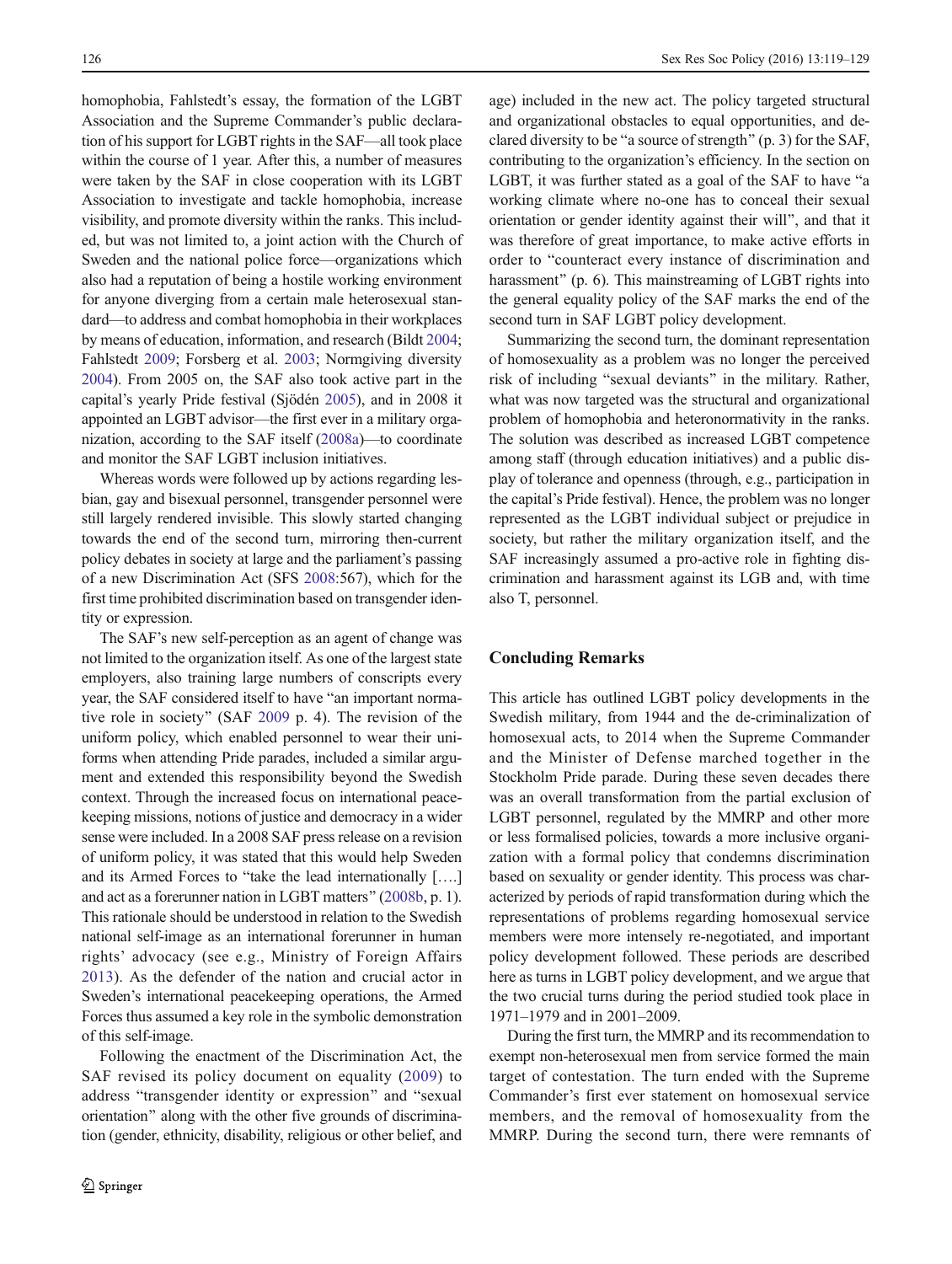<span id="page-8-0"></span>formal discriminatory policy that were called into question and abolished, but the main area of contestation was the invisibility of LGBT staff members and the heteronormative and homophobic working and training environment of the SAF. The representations of homosexuality as a problem were fundamentally different in each of these turns. The first was based on homosexuality as risk: to national security, to the individual gay soldier, and to his potentially susceptible peers and subordinates. The prejudice of society at large added to the representation of homosexuals as a problem in the military. In the second turn, the military itself was the target of change. The representation of the problem was no longer the LGBT service members, but rather the heteronormative environment and the lack of what the SAF referred to as LGBT competence. At this point, prejudice in society domestically and internationally was described as something the SAF could and must combat.

While the main narrative moves from extensive discrimination supported by Armed Forces policy, to an organization that participates in the Pride parade and actively seeks to recruit LGBT staff in order to increase its diversity, there is a need for a more nuanced account. During the period in focus here, the SAF has not been in a steady state of progression towards LGBT policy inclusiveness. The back-and-forth process of removing and restoring homosexuality as a diagnosis in the MMRP during the 1970s and early 1980s illustrates the ambiguous and non-linear process of LGBT policy development in the SAF. The periods of few or no policy activities also need to be addressed. It is particularly noteworthy that the 1980s and 1990s saw little attention to matters of LGBT personnel in the SAF, and almost no policy development on the matter. To some extent, this mirrors the relative stagnation in Swedish LGBT policy development on an aggregated level during part of the time period in question. Hence, the story of LGBT policy development in the SAF is one of long periods of status quo, interrupted by leaps of rapid change, occasionally followed by the re-appearance of discriminatory policy.

Moreover, questions of policy versus practice must be taken into account. Although explicitly condemned by the Joint Chiefs of Staff, exclusionary practices such as homophobic jargon remain to this day. Inclusive policy, hence, by no means guarantees an inclusive approach in everyday SAF working life and training. Formal policy has been the focus in this article, and although there are irregularities in the linear progression, the main result is that the SAF's LGBT policy has been thoroughly transformed over the seven decades in focus. Discriminatory policy has been replaced by equal-opportunity policy and the vision of a diverse military. Had we studied the implementation of policy, and the experiences of LGBT staff in the SAF, our results would likely have been much more ambiguous. Research indicates continued problems with a work environment where homophobia and heteronormativity abound. Indeed, homophobia and transphobia were common features of military life well beyond the second turn covered

here (Forsberg et al. [2003;](#page-9-0) Persson, [2011;](#page-10-0) Sundevall [2014\)](#page-10-0), making LGBT staff members camouflage their gender identity and/or sexuality for fear of negative or hostile reactions from peers and superiors (Bildt [2004;](#page-9-0) Fahlstedt [2009;](#page-9-0) Forsberg, et al. [2003](#page-9-0)).

An additional challenge is posed through the transition towards an increasingly international military. Such a transformation comes with new challenges for all SAF staff, but even more so for LGBT employees. They risk not only being sent on missions in countries where same-sex sexual relations and/ or transsexuality are considered a crime, but also working side by side with soldiers from nations where it is difficult or impossible to serve openly (Fahlstedt [2009](#page-9-0)). This means that openness must be reconsidered and in some cases restricted. LGBT staff has called on the SAF to acknowledge these difficulties, and work more actively to support its LGBT soldiers and officers in their international missions. It is only recently (SAF [2014](#page-10-0)) that such challenges have begun to be addressed.

Acknowledgments The authors are very grateful to the close reading and constructive feedback from Klara Arnberg, Annika Berg, Karin Carlsson, Lisa Guntram, Ericka Johnson, Corinna Kruse, and Ida Ohlsson al Fakir during our academic working seminars. Gabriel Holmbom of E&G design has been of great help with the graphic design of the timeline. We would also like to thank the anonymous reviewers for insightful comments on an earlier version of this manuscript.

#### Compliance with Ethical Standards

Funding This study was funded by the Swedish Council for Working Life and Social Research (grant number: 2012-0934), and the Royal Swedish Academy of Sciences (grant numbers FOA10Amund-007 and FOA12Amund-010).

Ethical Approval This article does not contain any studies with human participants performed by any of the authors.

Conflict of Interest Author Fia Sundevall declares that she has no conflict of interest. Author Alma Persson declares that she has no conflict of interest.

Open Access This article is distributed under the terms of the Creative Commons Attribution 4.0 International License (http:// creativecommons.org/licenses/by/4.0/), which permits unrestricted use, distribution, and reproduction in any medium, provided you give appropriate credit to the original author(s) and the source, provide a link to the Creative Commons license, and indicate if changes were made.

#### References

- Bacchi, C. L. (1999). Women, policy and politics: The construction of policy problems. London: Sage.
- Bacchi, C. L. (2009). Analysing policy: What's the problem represented to be? Frenchs Forest, N.S.W.: Pearson.
- Bacchi, C. L. (2012). Why study problematizations? Making politics visible. Open Journal of Political Science, 2(1), 1–8.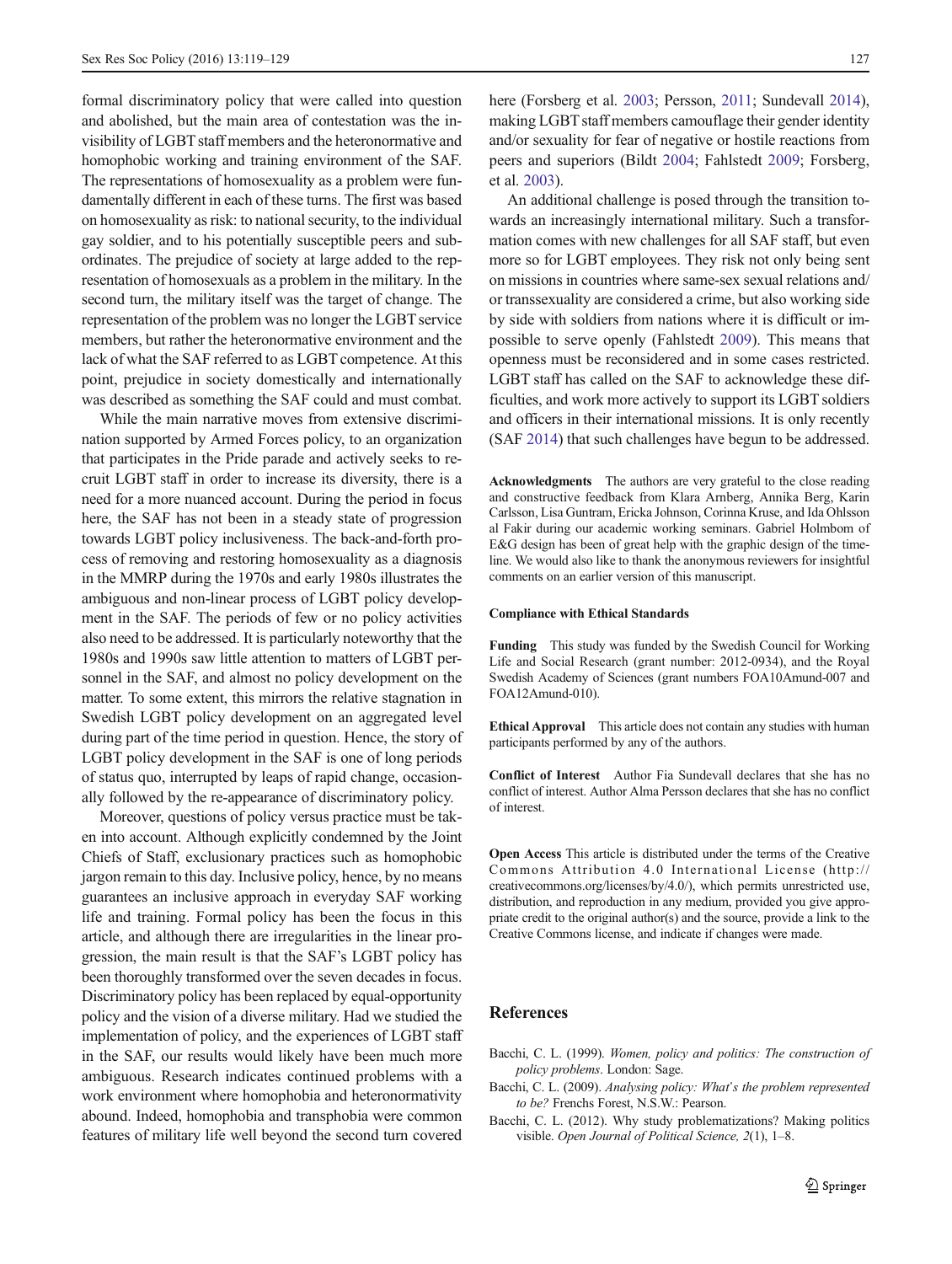- <span id="page-9-0"></span>Basham, V. (2013). War, identity and the liberal state: Everyday experiences of the geopolitical in the Armed Forces (1st ed.). London: Routledge.
- Belkin, A. (2012). Bring me men: Military masculinity and the benign facade of American empire, 1898–2001. London: Hurst.
- Belkin, A., & Levitt, M. (2001). Homosexuality and the Israel defense forces: did lifting the gay ban undermine military performance? Armed Forces & Society, 27(4), 541–565.
- Berg, D. (2000) Homosexuella i Försvaret känner sig negativt bemötta, Tidningarnas Telegrambyrå.
- Bildt, C. (2004). Fackmedlemmars uppfattningar om diskriminering på grund av sexuell läggning på arbetsplatsen. Stockholm: Arbetslivsinstitutet.
- Britton, D. M., & Williams, C. L. (1995). "Don't ask, don't tell, don't pursue": military policy and the construction of heterosexual masculinity. Journal of Homosexuality, 30(1), 1–21.
- Bulmer, S. (2011). Securing the gender order: Homosexuality and the British Armed Forces. Exeter: University of Exeter.
- Butler, J. (1990). Gender trouble: Feminism and the subversion of identity. New York: Routledge.
- Connell, R. (2009). Gender in world perspective. Cambridge: Polity.
- Dawson, G. (1994). Soldier heroes: British adventure, empire, and the imagining of masculinities. London: Routledge.
- Egnell, R., Hojem, P., & Berts, H. (2014). Implementing a gender perspective in military organisations and operations: the Swedish Armed Forces Model. Houndmills: Palgrave Macmillan.
- Eriksson-Zetterquist, U., Solli, R., & Styhre, A. (2011). Diskriminering inom Försvarsmakten – en internationell analys. Göteborg: Gothenburg Research Institute.
- Fahlstedt, K. (2000). Studie över situationen för homosexuella inom Försvarsmakten, [Unpublished undergraduate thesis], Stockholm: Försvarshögskolan.
- Fahlstedt, K. (2001). Föreningen Hof. Nätverk för homosexuella. Försvarets Forum, (5), 33–34.
- Fahlstedt, K. (2009). En annorlunda resa: från utanförskap till innanförskap. In L. Holger (Ed.), Fredssoldater (pp. 126–147). Stockholm: Armémuseum.
- FMK: Försvarsmedicinsk klassifikation (1989). Stockholm: Försvarets Sjukvårdsstyrelse.
- Fö: Försvarsdepartementet (2000), "Regleringsbrev för Försvarsmakten 2001", Government Archives, Sweden, Regeringskansliet collections, FöD, huvudarkiv, regeringsakter, series A, vol. 151.
- Forsberg, G., Jakobsen, L., & Smirthwaite, G. (2003). Homosexuellas villkor i arbetslivet. Karlstad & Stockholm: Karlstads universitet. Jämställdhetscentrum.
- FSS: Försvarets sjukvårdsstyrelse (1974). "Homosexualitet och frisedel", letter to Värnpliktsnämnden, June 27, reg. no 441–108. Military Archives, Sweden, FSS collections, series F1, vol. 1030.
- FSS: Försvarets sjukvårdsstyrelse (1980), "Ändring av Med U", announcement letter, July 18, reg. no. 440–1279. Military Archives, Sweden, FSS collections, series F1, vol. 1198.
- FSS: Försvarets sjukvårdsstyrelse (1981), "Ändring av Med U", letter to RFSL, June 9, reg. no. 440–1682. Military Archives, Sweden, FSS collections, series F1, vol. 1229.
- FSS: Försvarets sjukvårdsstyrelse (1983), "Ang. ändring av Med U", letter to RFSL, Nov. 28, reg. no 441–85. Military Archives, Sweden, FSS collections, series F, vol. 907.
- Gade, P. A., Segal, D. R., & Johnson, E. M. (1996). The experience of foreign militaries. In G. M. Herek, J. B. Jobe, & R. M. Carney (Eds.), Out in force: sexual orientation and the military (pp. 106– 130). Chicago, IL: University of Chicago Press.
- GAO: General Accounting Office (1993). Homosexuals in the military: Policies and practices in foreign countries, GAO/NSAID-93-215, Washington D.C.
- Government, Swedish (2001). En nationell handlingsplan mot rasism, främlingsfientlighet, homofobi och diskriminering, ID, no Skr.

2000/01:59. Retrieved Feb. 26, 2015 from [http://www.regeringen.](http://www.regeringen.se/rattsdokument/skrivelse/2001/02/skr.-2000200159-/) [se/rattsdokument/skrivelse/2001/02/skr.-2000200159-/.](http://www.regeringen.se/rattsdokument/skrivelse/2001/02/skr.-2000200159-/)

- Hälso- och sjukvård vid Försvaret (1970–1975). Series published by Försvarets sjukvårdsstyrelse.
- Hearn, J., & Parkin, W. (1995). 'Sex' at 'work': The power and paradox of organization sexuality. New York: St. Martin's Press.
- Hekma, G. (1991). Homosexual behavior in the nineteenth-century Dutch army. Journal of the History of Sexuality, 2(2), 266–288.
- Herbert, M. (1998). Camouflage isn't only for combat: Gender, sexuality and women in the military. New York: New York University Press.
- Herek, G. M., Jobe, J. B., & Carney, R. M. (Eds.). (1996). Out in force: Sexual orientation and the military. Chicago, IL: University of Chicago Press.
- Hermansson, N. (2001). Okej att vara homo. Värnpliktsnytt, 12(11).
- Higate, P. (red.) (2003). Military masculinities: Identity and the state. Westport, Conneticut: Praeger.
- HomO: Ombudsmannen mot diskriminering på grund av sexuell läggning (2001). Case file 209:2001, National Archives, Sweden, The HomO collections, series E1, vol. 21.
- Kaplan, D., & Ben-Ari, E. (2000). Brothers and others in arms: Managing gay identity in combat units of the Israeli army. Journal of Contemporary Ethnography, 29(4), 396–432.
- Kottenhoff, E. (1971) Letter to K. Lindroth at Försvarets sjukvårdsstyrelse (FSS), Aug. 19, 1971, reg. no 441–85. Military Archives, Sweden, the FSS collections, series F, vol. 907.
- Kronsell, A. (2012). Gender, sex, and the postnational defense: Militarism and peacekeeping. Oxford: Oxford University Press.
- Kvande, E., & Rasmussen, B. (1993). Organisationen en arena för olika uttryck av kvinnlighet och manlighet. Kvinnovetenskaplig tidskrift, 14(2), 45–56.
- Lehring, G. L. (2003). Officially gay: The political construction of sexuality by the U.S. military. Philadelphia: Temple University Press.
- Lennerhed, L. (1994). Frihet att njuta: sexualdebatten i Sverige på 1960 talet. Diss. Stockholm: Norstedts.
- Lennerhed, L. (2002). Sex i folkhemmet: RFSUs tidiga historia. Hedemora: Gidlunds.
- Lewis, G. (2001). Barriers to security clearances for gay men and lesbians: fear of blackmail or fear of homosexuals? Journal of Public Administration Research and Theory, 11(4), 539–557.
- Ministry of Foreign Affairs, Swedish [Utrikesdepartementet] (2013). Sweden is taking a proactive role in international LGBT efforts. Retrieved April 24, 2014, from [http://www.government.se/sb/d/](http://www.government.se/sb/d/17191/a/221203) [17191/a/221203.](http://www.government.se/sb/d/17191/a/221203)
- MMRP: Military Medical Regulation Protocol [Med U: Medicinsk undersökning och utvärdering] (1969–1982), in H Med K: Handbok för medicinalpersonal inom Krigsmakten. Stockholm: Försvarets Sjukvårdsstyrelse.
- Motion 2001/02:Fö266, by K. Härstedt & H. Persson (Social Democratic Party) (2001) Retrieved May. 18, 2015, from [http://www.riksdagen.](http://www.riksdagen.se/sv/Dokument-Lagar/Forslag/Motioner/Homo--och-bisexuella-i-Forsvar_GP02F%C3%B6266/?text=true) [se/sv/Dokument-Lagar/Forslag/Motioner/Homo](http://www.riksdagen.se/sv/Dokument-Lagar/Forslag/Motioner/Homo--och-bisexuella-i-Forsvar_GP02F%C3%B6266/?text=true)–och-bisexuella-i-[Forsvar\\_GP02F%C3%B6266/?text=true](http://www.riksdagen.se/sv/Dokument-Lagar/Forslag/Motioner/Homo--och-bisexuella-i-Forsvar_GP02F%C3%B6266/?text=true).
- Normgiving diversity (2004) [booklet], National Library, Sweden, Special Collections, capsule: "Normgivande mångfald".
- Nygren, R. (1969). "Bruden som var man", Expressen.
- ÖB (1979). Utredningen om de homosexuellas situation i samhället, March 14, reg. no 030. Military Archives, Sweden, Försvarsstaben collections, series B1, vol. 362.
- ÖB (1985). Statement on SOU 1984:63, April 15. National Archives, Sweden, Collection of Government rulings [Regeringsakter], Socialdepartementet, March 19, 1987, case no 15, vol. 1.
- Parikas, D. (1999a). Militär syn. In F. Silverstolpe & G. Söderström (Eds.), Sympatiens hemlighetsfulla makt: Stockholms homosexuella 1860–1960 (pp. 586–605). Stockholm: Stockholmia.
- Parikas, D. (1999b). Stockholms soldaters hemliga liv: unga soldater och civila män. In F. Silverstolpe & G. Söderström (Eds.), Sympatiens